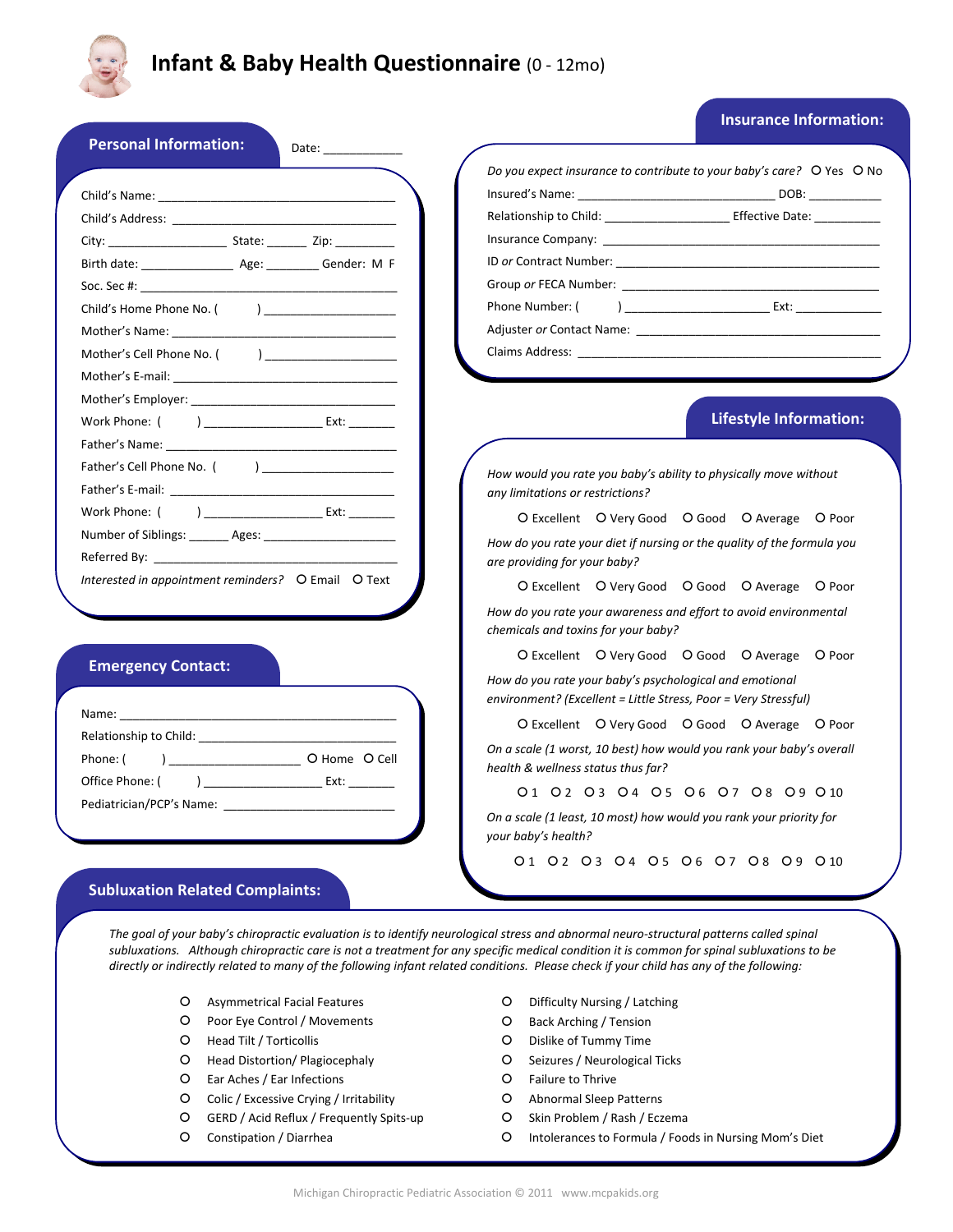| <b>General Health:</b> |  |
|------------------------|--|
|                        |  |
|                        |  |

| Diet History: |                                                                                                                                                                                                                                |
|---------------|--------------------------------------------------------------------------------------------------------------------------------------------------------------------------------------------------------------------------------|
|               | Was your baby breast fed? O Exclusively Breastfed O Previously Breastfed O Breastfed and Formula Fed                                                                                                                           |
|               | Formula Details (if Applicable): OMilk O Soy O Organic O Homemade O Special: _______________________                                                                                                                           |
|               |                                                                                                                                                                                                                                |
|               | Supplements mom takes if nursing: example and a series of the state of the state of the state of the state of the state of the state of the state of the state of the state of the state of the state of the state of the stat |
|               |                                                                                                                                                                                                                                |
|               | <b>Vaccinations History:</b> O Up-to-Date O Partial O Delaying O Conscientious Objector<br>O Concerned/Unknown                                                                                                                 |
|               | O Vaccine Reactions: New York Contract to the Second Second Second Second Second Second Second Second Second Second Second Second Second Second Second Second Second Second Second Second Second Second Second Second Second S |

# **Pregnancy History:**

Please provide us with information as it relates to your pregnancy with this child by checking all that apply:

- O Accident While Pregnant
- | Alcohol Consumption
- O Amniocentesis
- | Abnormal Fetal Position or Breech
- O Chemical Exposure
- O Frequent Ultrasounds: # \_\_\_\_\_\_\_
- | Genetic Testing
- | Gestational Diabetes
- O Group-B Strep Positive
- O Hypertension
- O Bacterial or Viral Infection
- | Yeast/Fungal Infection
- O Morning Sickness / Nausea
- | Placenta Abruptio
- O Placenta Previa
- O Poor Nutrition
- O Pre-Eclampsia
- O Prescription Medication
- | Radiation Exposure
- O Recreational Drug Use
- O Rhogam Injection
- O Swelling or Edema
- O Pre-Natal Vitamins
- O Unknown/Adopted

- Final APGAR:
- Birth Weight: *Place of Birth:* O Hospital O Birthing Center O Home Birth Height: \_\_\_\_\_\_\_\_\_\_\_ Birth Care Providers: O OB/Gyn O Midwife O Doula

*Please check all that apply in regards to your labor and the birth process for this child:*

| Fetal Monitoring

- | Long and/or Difficult Labor O Antibiotics Administered
- | Abnormal or Breech Presentation
- O Cord Around Neck | Labor Induced
- O Pain Medication | Epidural
- 
- | Rupture of Membranes O Pitocin Administered
- | Lack of Fetal Decent
	- | Lack of Progression
- | Fetal Distress
- O Meconium
- | Forceps
- O Suction Device
- O Obstetrical Pulling
- O Cesarean Section

*Choose all* that *apply* for your baby as a newborn:  $\begin{pmatrix} 0 & 0 \end{pmatrix}$  Arthritis

- O Resuscitation/Oxygen Required
- O Prolonged Cranial Distortion
- | Difficulty Nursing/Latching/Suckling
- | Meconium Aspiration/Stomach Pumped
- O Antibiotic Administered
- O Circumcised
- O Premature
- O Poor Sleeping
- O Jaundice
- O Low APGAR score
- | Failure to Thrive

O Colic

# **Post Natal History: Family History:**

 **Birth & Labor History:**

- 
- O Cancer
- O Cardiovascular/ Heart Disease
- | Diabetes
- O Hypertension
- O Genetic Disorder
- O Unknown/ Adopted